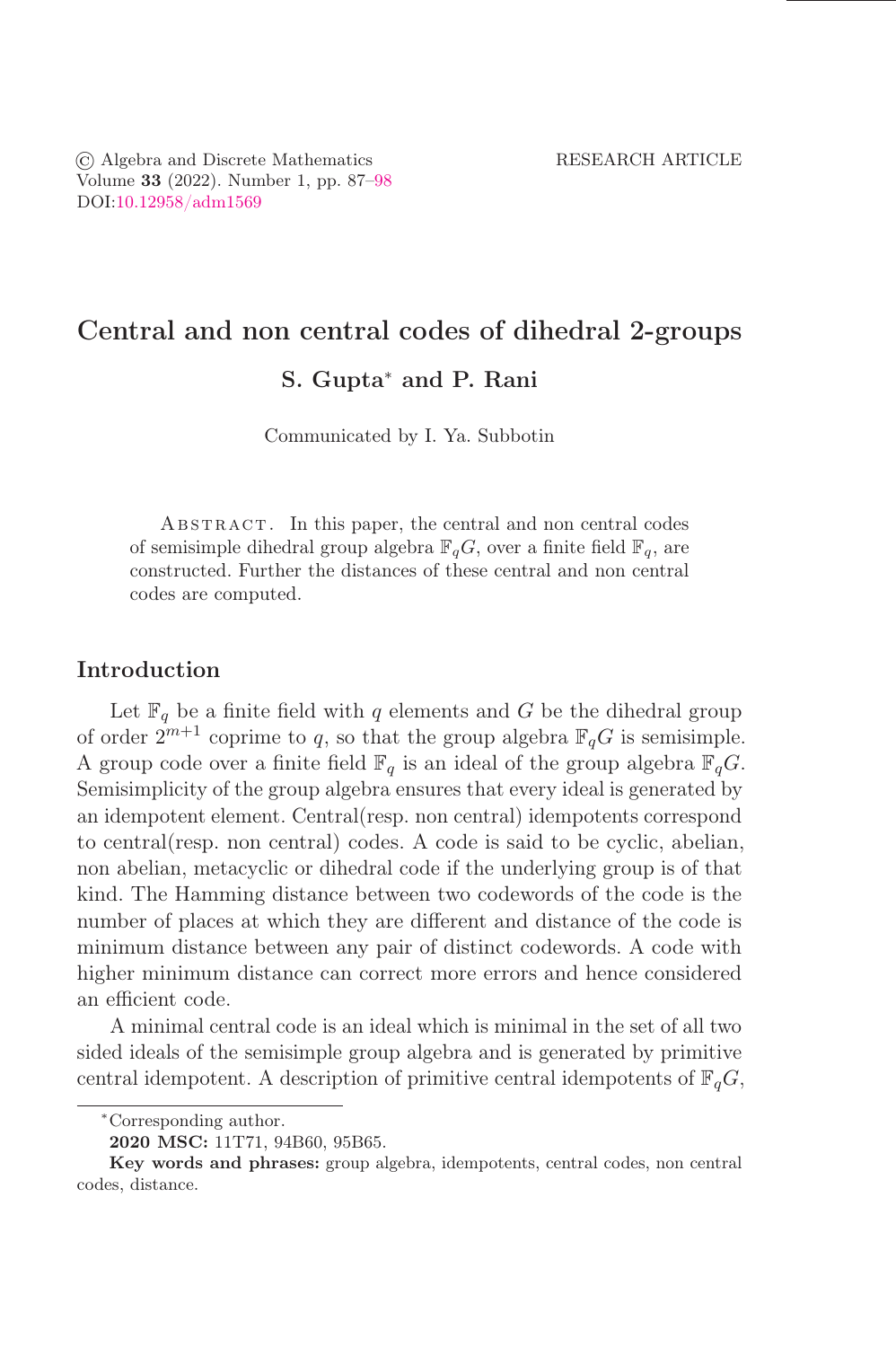G metacyclic, has been given by Bakshi et al. ([1], Theorem 4) in terms of Shoda pairs. In [2], Dutra et al. expressed primitive central idempotents as elements of the group algebra  $\mathbb{F}_qG$ , where G is the dihedral group of order  $2^{m+1}$  and  $q \equiv 3 \text{ or } 5 \pmod{8}$  and computed distances of the corresponding codes. In this paper, we will express primitive central idempotents of the group algebra  $\mathbb{F}_q G$ , where G is the dihedral group of order  $2^{m+1}$  and  $q \equiv \pm 1 \pmod{2^m}$ , as elements of group algebra and will further compute the distances of codes generated by these primitive central idempotents. We will prove in Theorem [3](#page-6-0) that the distances of these central codes are higher than the distances of the central codes computed in [2].

In [3], Sabin and Lomonaco proved that central metacyclic codes are combinatorially equivalent to abelian codes which are not desirable. This motivated the search for non central codes. In [4], Assuena and Milies studied certain left codes with the help of primitive central idempotents obtained by Dutra et al. in [2] and also proved the existence of certain non central codes that are combinatorially equivalent to cyclic codes. In continuation of the work in [2] and [4], we construct certain non central idempotents with the help of central ones and compare the distances of corresponding non central codes with the central ones in section 4.

## 1. Primitive central idempotents

It is known that if a group  $\mathcal G$  is cyclic then the set Irr $(\mathcal G)$  of irreducible characters of G over  $\overline{\mathbb{F}}_q$  forms a group with the operation:  $\lambda \lambda^*(g) = \lambda(g) \lambda^*(g)$  for  $\lambda, \lambda^* \in \text{Irr}(\mathcal{G})$  and  $g \in \mathcal{G}$ . Moreover  $\mathcal{G} \cong \text{Irr}(\mathcal{G})$ . For subgroups H and K of finite group G,  $H \leq K \leq G$ ,  $K/H$  cyclic, Irr(K/H) is a cyclic group. For a generator  $\lambda$  of Irr(K/H), let  $C_q(\lambda) =$  $\{\lambda, \lambda^q, \lambda^{q^2}, \ldots, \lambda^{q^{o-1}}\}$  be the q-cyclotomic coset of  $\lambda$ , where *o* is the multiplicative order of q modulo order of  $K/H$ . Let  $\mathfrak{C}(K/H)$  be the set of q-cyclotomic cosets of  $\text{Irr}(K/H)$  containing the generators of  $\text{Irr}(K/H)$ and  $\mathcal{R}(K/H)$  be the set of distinct orbits of  $\mathfrak{C}(K/H)$  under the action (\*) of  $N_G(H) \cap N_G(K)$  on  $\mathfrak{C}(K/H)$  given by  $g * C = g^{-1}Cg$ .

For each  $C \in \mathcal{R}(K/H)$ , set

- $\varepsilon_c(K,H) = [K:H]^{-1} \widehat{H} \sum_{X \in K/H} \text{tr}_{\mathbb{F}_q(\xi)/\mathbb{F}_q} (\chi(X)) g_X^{-1}$ , where  $\chi$  is representative of q-cyclotomic coset  $C$ ,  $\xi$  is primitive  $[K:H]$ -th root of unity in  $\overline{\mathbb{F}}_q$ ,  $g_X$  denotes a representative of  $X \in K/H$  and  $\widehat{H} = |H|^{-1} \sum_{h \in H} h;$
- $e_C(G, K, H)$  is the sum of distinct G-conjugates of  $\varepsilon_c(K, H)$ . Let

<span id="page-1-0"></span>
$$
G = \langle a, b \mid a^{2^m} = e, b^2 = e, b^{-1}ab = a^{2^m - 1} \rangle \tag{1}
$$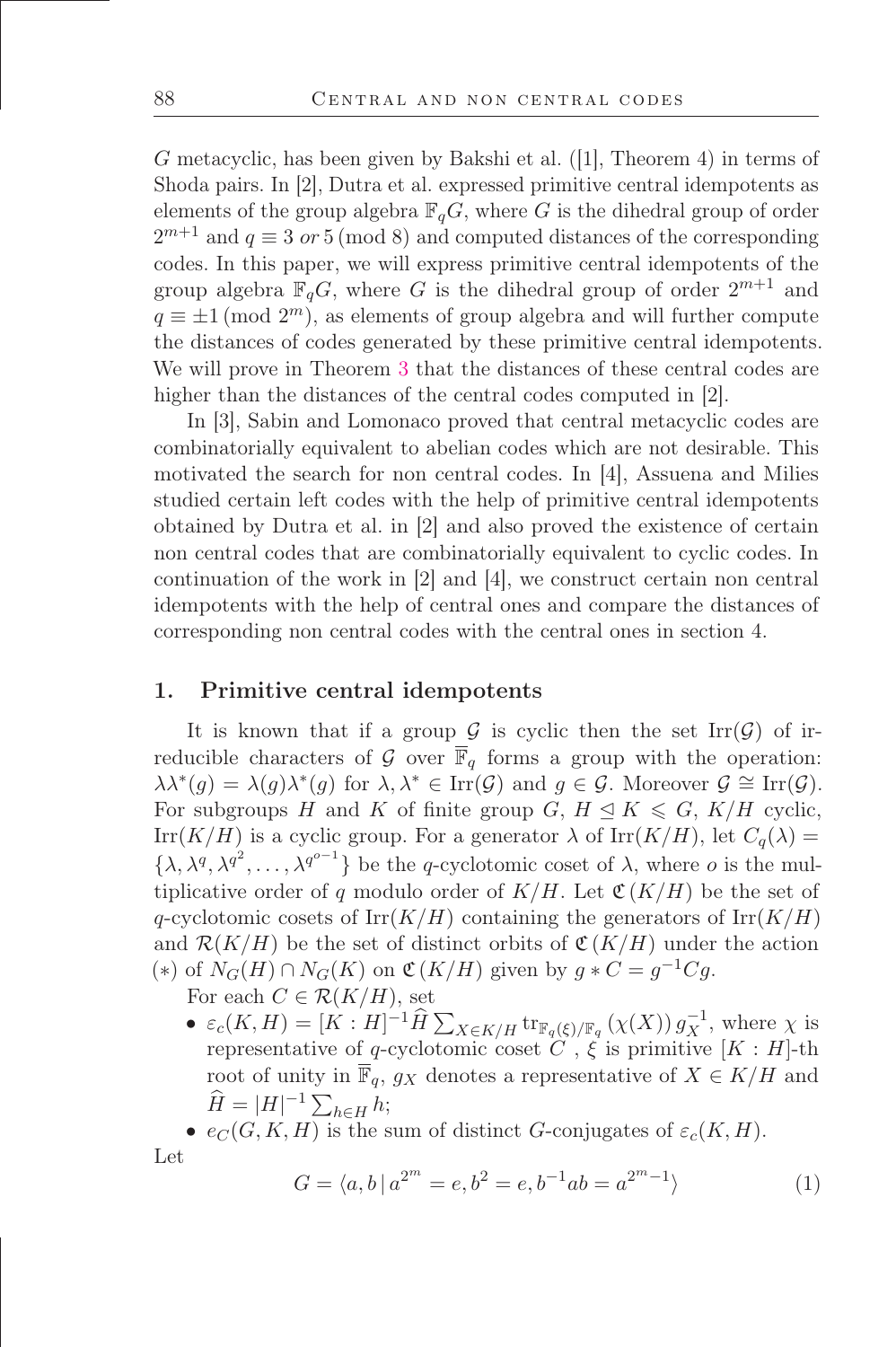and  $\mathbb{F}_q$  be a field with q elements and  $q \equiv \pm 1 \pmod{2^m}$ . The result [1, Theorem 4] gives the complete set of primitive central idempotents of semisimple group algebra  $\mathbb{F}_qG$  in terms of Shoda pairs as follows:

$$
\{e_c(G, G, G)|C \in \mathcal{R}(G/G)\} \cup \{e_c(G, G, \langle a^2, b \rangle)|C \in \mathcal{R}(G/\langle a^2, b \rangle)\}
$$
  

$$
\cup \{e_c(G, G, \langle a^2, ab \rangle)|C \in \mathcal{R}(G/\langle a^2, ab \rangle)\}
$$
  

$$
\cup \{e_c(G, G, \langle a \rangle)|C \in \mathcal{R}(G/\langle a \rangle)\}
$$
  

$$
\cup \{e_c(G, \langle a \rangle, \langle a^v \rangle)|C \in \mathcal{R}(\langle a \rangle/\langle a^v \rangle), v = 2^i, 2 \leq i \leq m\}
$$

Now we will express these primitive central idempotents in simpler form as elements of the group algebra. It is easy to see that the idempotent corresponding to  $e_c(G, G, G)$  is  $\langle b \rangle \langle a \rangle$ , the idempotent corresponding to  $e_c(G, G, \langle a^2, b \rangle)$  is  $\widehat{\langle a^2, b \rangle} - \widehat{G}$ , the idempotent corresponding to  $e_c(G, G, \langle a^2, ab \rangle)$  is  $\langle \widehat{a^2, ab} \rangle - \widehat{G}$ , the idempotent corresponding to  $e_c(G, G, \langle a \rangle)$  is  $\langle a \rangle - \hat{G}$ .

Let us now compute the idempotent corresponding to  $e_c(G, \langle a \rangle, \langle a^v \rangle)$ ,  $v = 2^i, 2 \leqslant i \leqslant m, C$  representative of an orbit of  $\mathcal{R}(\langle a \rangle / \langle a^v \rangle)$ . Let Irr( $\langle a \rangle / \langle a^v \rangle$ ) be generated by  $\lambda$ , where  $\lambda$  is an irreducible character of  $\langle a \rangle / \langle a^v \rangle$  over  $\overline{\mathbb{F}}_q$ , defined by  $\lambda(\overline{a}^k) = \xi^k, 0 \leq k \leq v-1$  and  $\xi$  is a primitive  $\left[\langle a \rangle : \langle a^v \rangle\right]$ -th, i.e., v-th root of unity in  $\overline{\mathbb{F}}_q$ .

Case I: Let  $q \equiv 1 \pmod{2^m}$ .

In this case,  $\mathfrak{C}(\langle a \rangle / \langle a^v \rangle) = \{C_q(\lambda), C_q(\lambda^3), \cdots, C_q(\lambda^{v-1})\}, C_q(\lambda^j) =$  $\{\lambda^j\}$  and  $\mathcal{R}(\langle a \rangle / \langle a^v \rangle) = \{\text{orb}(C_q(\lambda)), \text{orb}(C_q(\lambda^3)), \cdots, \text{orb}(C_q(\lambda^{\frac{v}{2}-1}))\},\$ where  $orb(C_q(\lambda^j)) = \{C_q(\lambda^j), C_q(\lambda^{-j})\}.$ 

For  $C_q(\lambda^j)$ , representative of  $orb(C_q(\lambda^j)) \in \mathcal{R}(\langle a \rangle / \langle a^v \rangle)$  and j an odd natural number strictly less than  $\frac{v}{2}$ , we have

$$
\epsilon_{C_q(\lambda^j)}(\langle a \rangle, \langle a^v \rangle) = \frac{1}{2^m} \left[ 1 + a^v + a^{2v} + \dots + a^{2^m - v} \right] \left[ \lambda^j(\overline{e}) + \lambda^j(\overline{a})a^{-1} \right. \n\left. + \lambda^j(\overline{a}^2)a^{-2} + \dots + \lambda^j(\overline{a}^{v-1})a^{-(v-1)} \right] \n= \frac{1}{2^m} \left[ 1 + a^v + a^{2v} + \dots + a^{2^m - v} \right] \left[ 1 + \xi^j a^{-1} \right. \n\left. + \xi^{2j} a^{-2} + \dots + \xi^{j(v-1)} a^{-(v-1)} \right] \n= \frac{1}{2^m} \left[ 1 + \xi^{j(v-1)} a + \xi^{j(v-2)} a^2 + \dots + \xi^j a^{v-1} \right. \n\left. + a^v + \xi^{j(v-1)} a^{v+1} + \dots + a^{2v} + \dots + a^{2^m - v} \right. \n\left. + \xi^{j(v-1)} a^{2^m - v+1} + \dots + \xi^j a^{2^m - 1} \right]
$$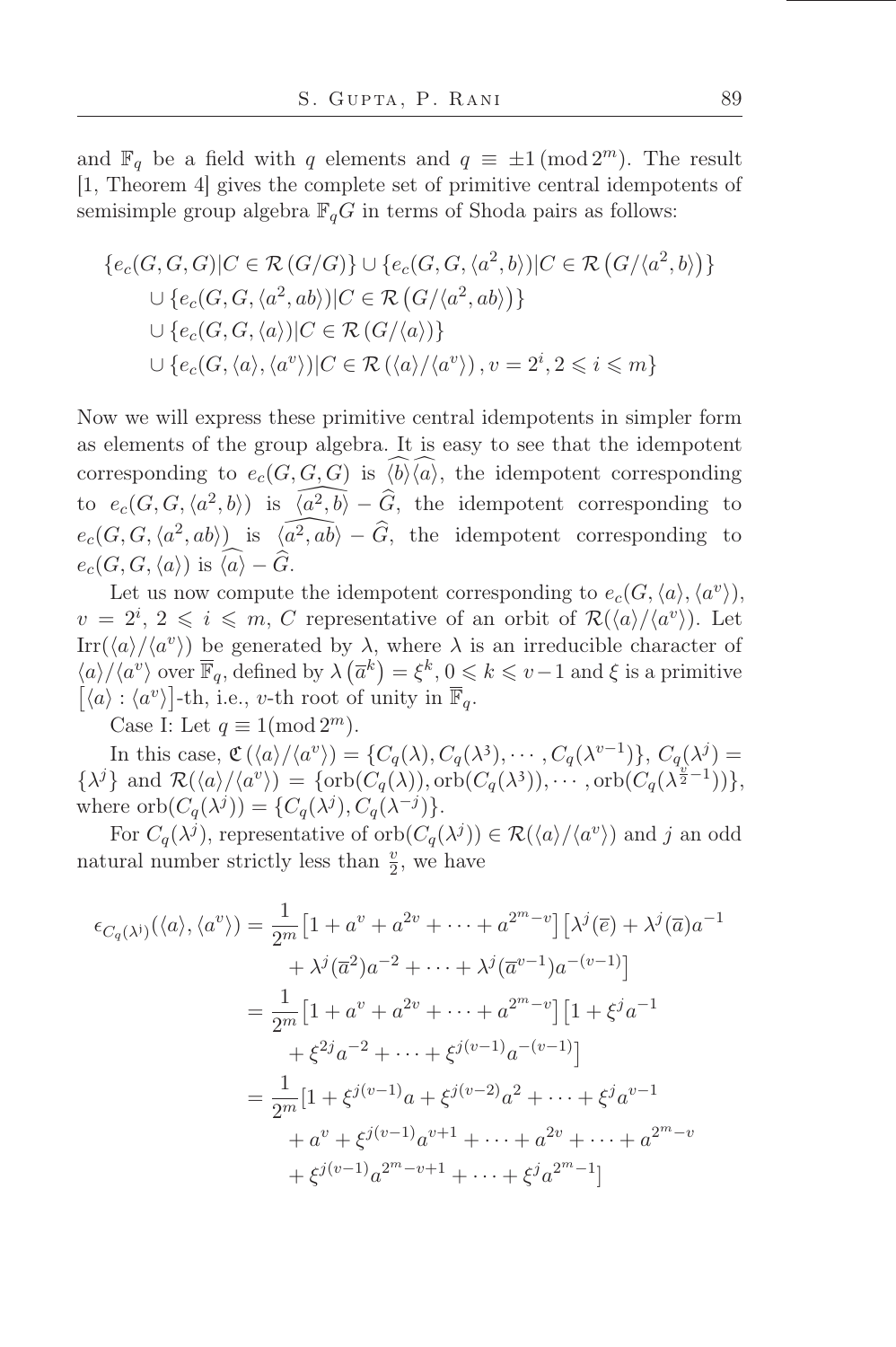Since  $e_{C_q(\lambda^j)}(G, \langle a \rangle, \langle a^v \rangle)$  is the sum of distinct G-conjugates of  $\epsilon_{c_q(\lambda^{\mathfrak{j}})}(\langle a\rangle,\langle a^v\rangle)$ , we have

$$
e_{C_q(\lambda^j)}(G, \langle a \rangle, \langle a^v \rangle) = \epsilon_{C_q(\lambda^j)}(\langle a \rangle, \langle a^v \rangle) + \epsilon_{C_q(\lambda^j)}(\langle a \rangle, \langle a^v \rangle)^b
$$
  
\n
$$
= \frac{1}{2^m} \Big[ 1 + \xi^{j(v-1)}a + \dots + \xi^j a^{v-1} + a^v
$$
  
\n
$$
+ \xi^{j(v-1)}a^{v+1} + \dots + a^{2v} + \dots + a^{2^m - v}
$$
  
\n
$$
+ \frac{1}{2^m} \Big[ 1 + \xi^j a + \dots + \xi^{j(v-1)}a^{v-1} + a^v + \xi^j a^{v+1} + \dots + a^{2^v} + \dots + a^{2^m - v}
$$
  
\n
$$
+ \xi^j a^{2^m - v + 1} + \dots + \xi^{j(v-1)}a^{2^m - 1} \Big]
$$
  
\n
$$
= \frac{1}{2^m} \Big[ 2 + (\xi^j + \xi^{-j})a + (\xi^{2j} + \xi^{-2j})a^2 + \dots + (\xi^{2j} + \xi^{-2j})a^{v+1} + (\xi^{2j} + \xi^{-2j})a^{v-1} + 2a^v + (\xi^j + \xi^{-j})a^{v+1} + ( \xi^{2j} + \xi^{-2j})a^{v+2} + \dots + 2a^{2^m - v} + (\xi^j + \xi^{-j})a^{2^m - v + 1} + \dots + ( \xi^j + \xi^{-j})a^{2^m - v + 1} + \dots + (\xi^j + \xi^{-j})a^{2^m - v + 1} \Big]
$$
  
\n
$$
= \frac{1}{2^m} \Big[ 1 + a^v + a^{2v} + \dots + a^{2^m - v} \Big] \Big[ 2 + (\xi^j + \xi^{-j})a^{v-1} \Big]
$$

We will denote  $e_{C_q(\lambda^j)}(G, \langle a \rangle, \langle a^v \rangle)$  for  $v = 2^i, 2 \leq i \leq m$  by  $e_i^j$  $i$  and take  $\alpha_{j(k)} = \xi^{jk} + \xi^{-jk}, \ 1 \leq k \leq 2^i - 1.$ 

$$
e_i^j = \frac{1}{2^m} \left( \sum_{l=0}^{2^{m-i}-1} a^{2^il} \right) \left( \sum_{k=0}^{2^i-1} \alpha_{j(k)} a^k \right)
$$

For  $1 \leq l \leq 2^{i-1} - 1$ ,  $\alpha_{j(2^{i-1}+l)} = \xi^{j(2^{i-1}+l)} + \xi^{-j(2^{i-1}+l)} = -\xi^{jl} - \frac{1}{\xi^{j}}$  $\frac{1}{\xi^{jl}} =$  $-\alpha_{j(l)},$ 

$$
e_i^j = \frac{1}{2^m} \left( \sum_{l=0}^{2^{m-i}-1} a^{2^il} \right) \left( \sum_{k=0}^{2^{i-1}-1} \alpha_{j(k)} \left\{ a^k - a^{2^{i-1}+k} \right\} \right)
$$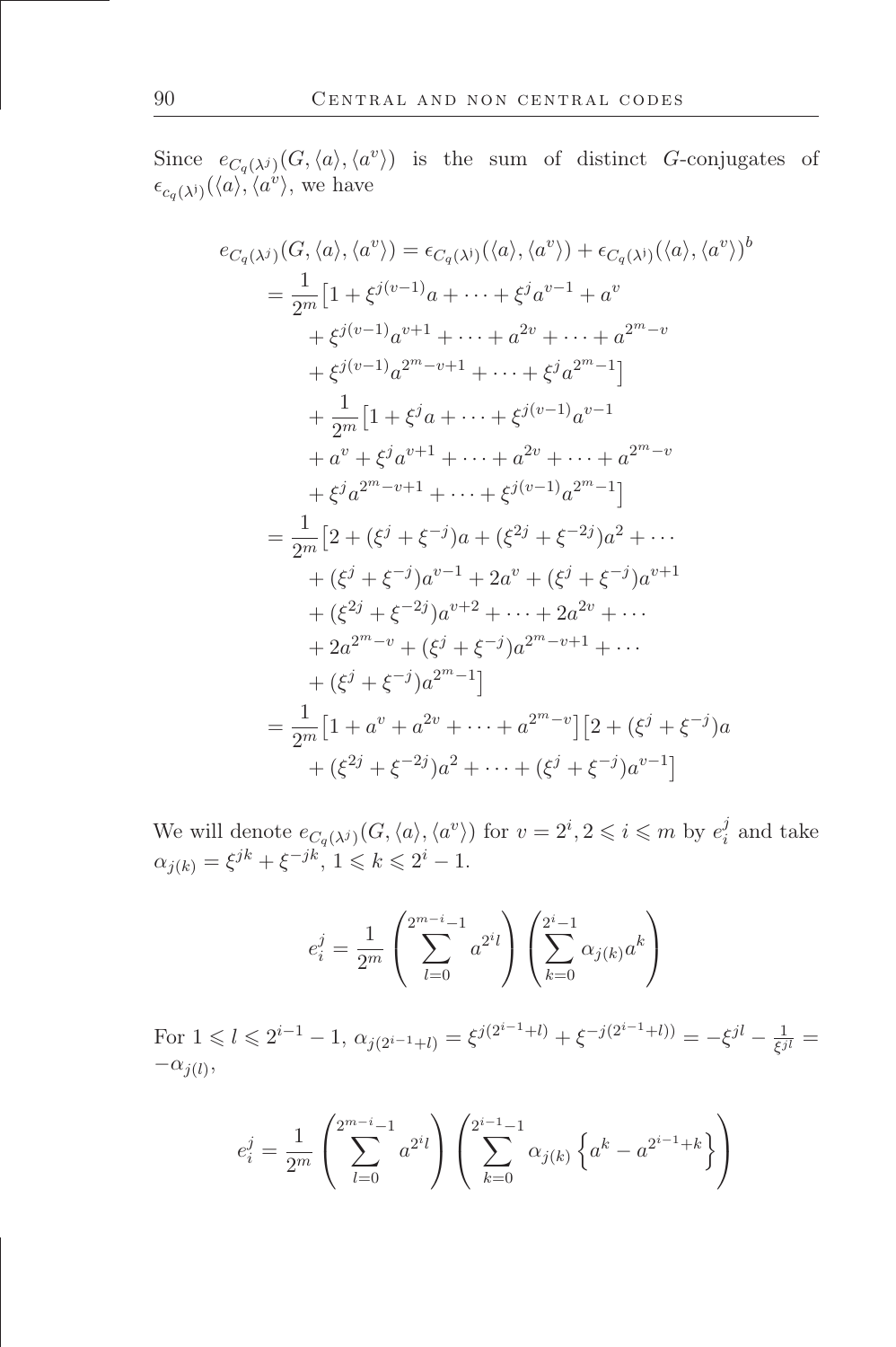$$
= \frac{1}{2^m} \left(1 - a^{2^{i-1}}\right) \left(\sum_{l=0}^{2^{m-i}-1} a^{2^{i}l}\right) \left(\sum_{k=0}^{2^{i-1}-1} \alpha_{j(k)} a^k\right)
$$

$$
= 2^{1-i} \left(\widehat{\langle a^{2^{i}}\rangle} - \widehat{\langle a^{2^{i-1}}\rangle}\right) \left(\sum_{k=0}^{2^{i-1}-1} \alpha_{j(k)} a^k\right)
$$

where j is an odd natural number strictly less than  $2^{i-1}$ .

Case II: Let  $q \equiv -1 \pmod{2^m}$ .

In this case,  $\mathfrak{C}(\langle a \rangle / \langle a^v \rangle) = \{ C_q(\lambda), C_q(\lambda^3), \cdots, C_q(\lambda^{\frac{v}{2}-1}) \},\$  where  $C_q(\lambda^j) = {\lambda^j, \lambda^{-j}}$  and  $\mathcal{R}(\langle a \rangle / \langle a^v \rangle) = {\text{orb}}(C_q(\lambda)), \text{orb}(C_q(\lambda^3)), \ldots,$  $\text{orb}(C_q(\lambda^{\frac{v}{2}-1}))\}, \text{orb}(C_q(\lambda^j)) = \{C_q(\lambda^j), C_q(\lambda^{-j})\}.$ 

For  $C_q(\lambda^j) \in \mathcal{R}(\langle a \rangle / \langle a^v \rangle), j$  an odd natural number strictly less than  $\frac{v}{2}$ , we have

$$
\epsilon_{c_q(\lambda^j)}(\langle a \rangle, \langle a^v \rangle) = \frac{1}{2^m} \left[ 1 + a^v + a^{2v} \dots + a^{2m-v} \right]
$$
  
\n
$$
\left[ 2 + \text{tr}_{\mathbb{F}_q(\xi)/\mathbb{F}_q} \left( \xi^j \right) a^{-1} + \text{tr}_{\mathbb{F}_q(\xi)/\mathbb{F}_q} \left( \xi^{2j} \right) a^{-2} + \dots + \text{tr}_{\mathbb{F}_q(\xi)/\mathbb{F}_q} \left( \xi^{j(v-1)} \right) a^{-(v-1)} \right]
$$
  
\n
$$
= \frac{1}{2^m} \left[ 1 + a^v + a^{2v} \dots + a^{2^m - v} \right]
$$
  
\n
$$
\left[ 2 + (\xi^j + \xi^{-j}) a^{-1} + (\xi^{2j} + \xi^{-2j}) a^{-2} + \dots + (\xi^j + \xi^{-j}) a^{-(v-1)} \right]
$$
  
\n
$$
= \frac{1}{2^m} \left[ 2 + (\xi^j + \xi^{-j}) a + (\xi^{2j} + \xi^{-2j}) a^2 + \dots + 2a^v + (\xi^j + \xi^{-j}) a^{v+1} + (\xi^{2j} + \xi^{-2j}) a^{v+2} + \dots + 2a^{2v} + \dots + 2a^{2^m - v} + (\xi^j + \xi^{-j}) a^{2^m - v + 1} + (\xi^{2j} + \xi^{-2j}) a^{2^m - v + 2} + \dots + (\xi^{j} + \xi^{-j}) a^{2^m - v + 2} + \dots + (\xi^{j} + \xi^{-j}) a^{2^m - 1} \right]
$$

Since  $e_{C_q(\lambda^j)}(G, \langle a \rangle, \langle a^v \rangle)$  is the sum of distinct G-conjugates of  $\epsilon_{c_q(\lambda^j)}(\langle a \rangle, \langle a^i \rangle)$  which gives us

$$
e_{C_q(\lambda^j)}(G, \langle a \rangle, \langle a^v \rangle) = \epsilon_{C_q(\lambda^j)}(\langle a \rangle, \langle a^v \rangle)
$$

The primitive central idempotent  $e_i^j = e_{C_q(\lambda^j)}(G, \langle a \rangle, \langle a^v \rangle)$  for  $v = 2^i, 2 \leq$  $i \leq m$  will have same expression as in Case I. Thus we have the following theorem.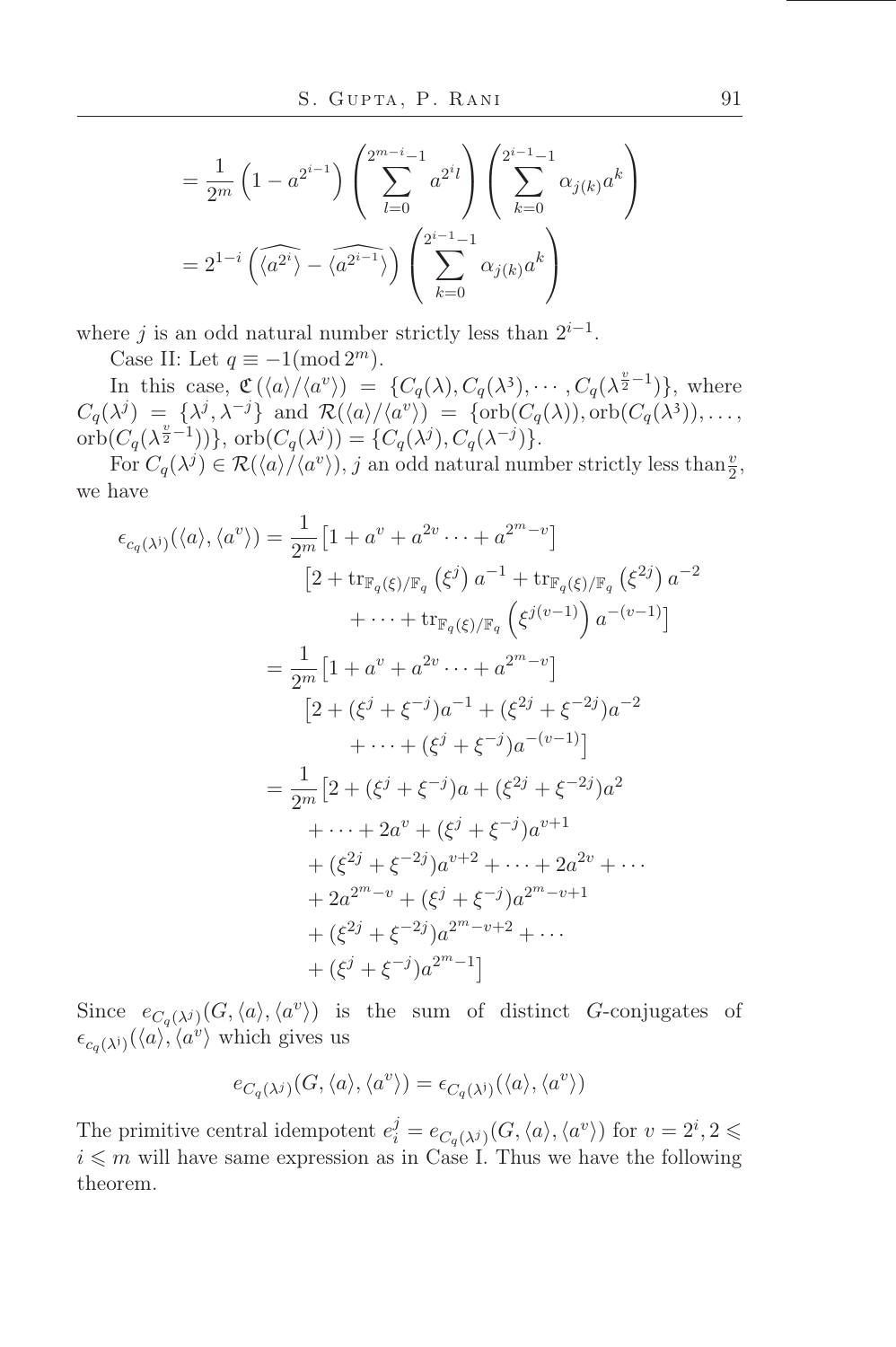<span id="page-5-0"></span>**Theorem 1.** Let G be the dihedral group of order  $2^{m+1}$  and  $\mathbb{F}_q$  be a *finite field with* q *elements such that*  $q \equiv \pm 1 \pmod{2^m}$ . Then the primitive *central idempotents of*  $\mathbb{F}_qG$  *are as follows:* 

|                    | idempotent                                                                                                      |
|--------------------|-----------------------------------------------------------------------------------------------------------------|
| $e_1$              | $b\widehat{a}$                                                                                                  |
| $e_2$              | $\widehat{G}$                                                                                                   |
| $e_3$              | $\hat{G}$<br>$\langle a^2, ab \rangle$                                                                          |
| $\boldsymbol{e}_4$ | $\alpha$                                                                                                        |
| $e_i^j$            | $\frac{i-1}{i}$<br>$-\langle a^{2^{i-1}} \rangle$<br>$a^{2^i}$<br>$\int \alpha_{j(k)} a^k$ )<br>$\lambda k = 0$ |

*where*  $2 \leq i \leq m$ , *j is odd natural number strictly less than*  $2^{i-1}$ ,  $\alpha_{j(k)} =$  $\xi^{jk} + \xi^{-jk}$ ,  $\xi$  is a primitive  $2^i$ -th root of unity and  $0 \leq k \leq 2^{i-1} - 1$ ,  $k \neq 2^{i-2}$ .

## 2. Central codes

In [2], Dutra et al. computed the complete set of primitive central idempotents of group algebra  $\mathbb{F}_qG$ , where G is the dihedral group of order  $2^{m+1}$  and  $q \equiv 3 \text{ or } 5 \pmod{8}$  and computed the distances of the codes using these primitive central idempotents as follows:

<span id="page-5-1"></span>**Theorem 2** ([2]). Let  $\mathbb{F}_q$  be a finite field with q elements and G be the dihedral group of order  $2^{m+1}$ ,  $m \geqslant 3$  and  $q \equiv 3$  or 5 (mod 8). Then the *complete set of primitive central idempotents and the distances of respective codes in the group algebra*  $\mathbb{F}_qG$  *is:* 

| e                              | distance of $d[(\mathbb{F}_qG)e]$ |
|--------------------------------|-----------------------------------|
| bà                             | $2m+1$                            |
| – Ĝ                            | $2^{m+1}$                         |
| $a^2, ab$<br>– <i>G</i>        | $2^{m+1}$                         |
| $\alpha$                       | $2^{m+1}$                         |
| $-\langle a^{2^{i-1}} \rangle$ | $2^{m-i+1}$                       |
|                                |                                   |

*where*  $2 \leq i \leq m$ *.* 

In the following theorem, we will compute bounds on the distances of codes generated by the primitive central idempotents of  $\mathbb{F}_qG$ , G is the dihedral group of order  $2^{m+1}$ ,  $q \equiv \pm 1 \pmod{2^m}$ . We will prove that in this case, central codes possess higher minimum distance than the central codes with the condition  $q \equiv 3 \text{ or } 5 \pmod{8}$ .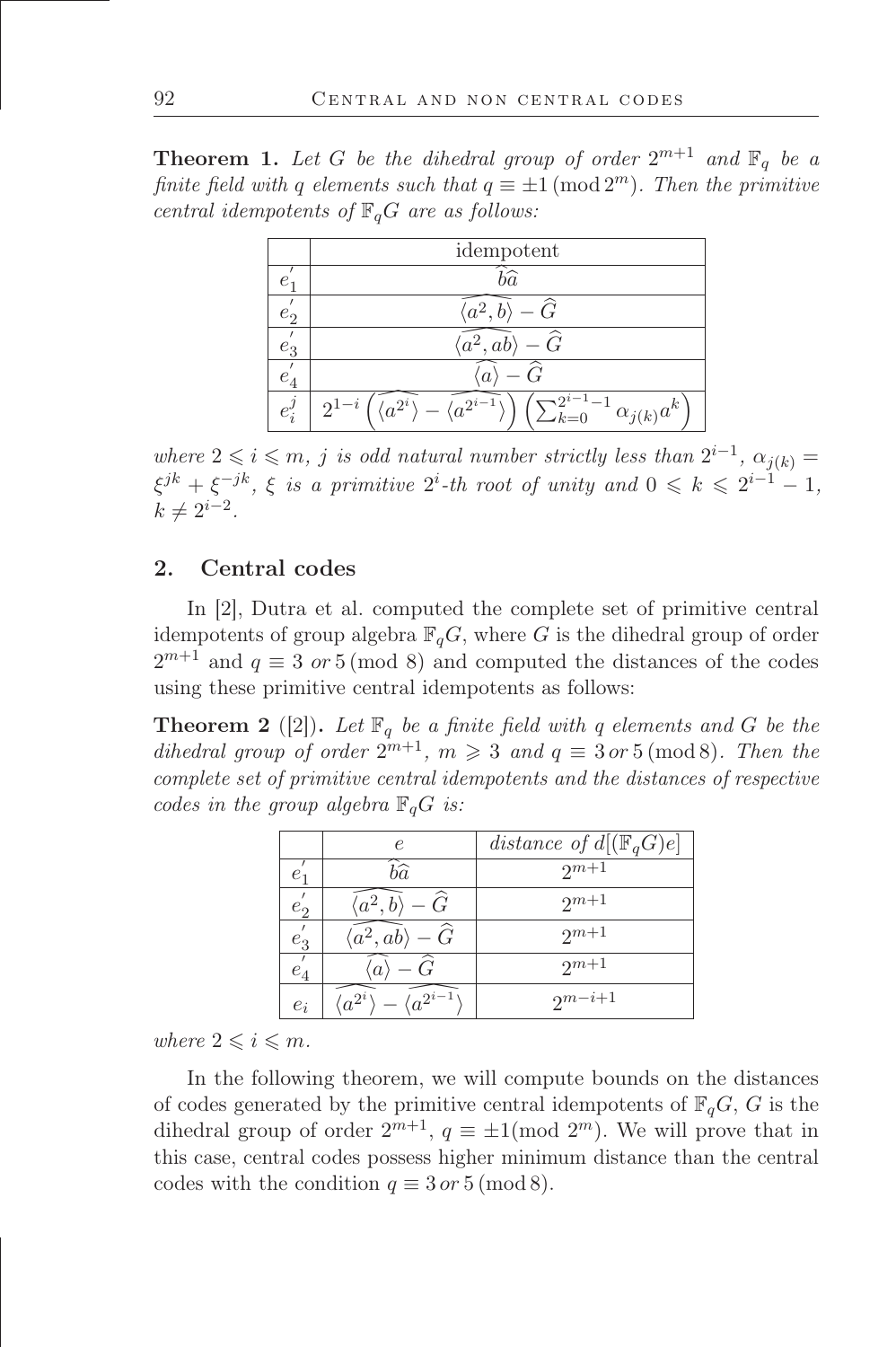<span id="page-6-0"></span>**Theorem 3.** In the semisimple group algebra defined  $\mathbb{F}_q$ G, G is the dihedral group of order  $2^{m+1}$  and  $q \equiv \pm 1 \pmod{2^m}$ , the distances of codes *generated by primitive central idempotents of the group algebra*  $\mathbb{F}_q$ *G defined in Theorem [1](#page-5-0) are as follows:*

|                            | idempotent                                     | distance of $C'_1$ (or $C_i^j$ )              |
|----------------------------|------------------------------------------------|-----------------------------------------------|
| $e_{\scriptscriptstyle 1}$ | $b\hat{a}$                                     | $2m+1$                                        |
| e,                         | $\langle a^2, b \rangle$                       | $2m+1$                                        |
| $e_3$                      | $(a^2, ab)$                                    | $2m+1$                                        |
| $\boldsymbol{e}_4$         | $\langle a^{\vee}$                             | $2m+1$                                        |
| $e^j_i$                    | $2^{1-i}$                                      | $2^{m-i+1} \leq d(C_i^j) \leq 2^m(1-2^{1-i})$ |
|                            | $\sum_{k=0}^{2^{i-1}-1}$<br>$\alpha_{j(k)}a^k$ |                                               |

where  $C_l'$  $\int_l' (resp. C_i^j)$  $\mathcal{F}_i^{j}$ ) is the code corresponding to an ideal  $\mathbb{F}_qGe_l^{'}(resp.)$  $\mathbb{F}_qGe_i^j)$  generated by primitive central idempotent  $e_i^j$  $\int_l (resp. \, e_i^j)$  $\binom{j}{i},\ 2\leqslant i\leqslant m,$  $1 \leqslant l \leqslant 4$ , *j* is odd natural number strictly less than  $2^{i-1}$ ,  $\alpha_{j(k)} = \xi^{jk} + \xi^{-jk}$ ,  $\xi$  is a primitive  $2^i$ -th root of unity and  $0 \leq k \leq 2^{i-1} - 1$ ,  $k \neq 2^{i-2}$ .

*Proof.* It follows from [4, Lemma 2.3] that  $d(C_i)$  $l'_{l}$ ) =  $2^{m+1}$ ,  $1 \leq l \leq 4$ . Now we will compute bounds for the distance of the codes generated by primitive central idempotents  $e_i^j$  $\frac{j}{i}$ .

$$
e_i^j = 2^{1-i} \left( \widehat{\langle a^{2^i} \rangle} - \widehat{\langle a^{2^{i-1}} \rangle} \right) \left( \sum_{k=0}^{2^{i-1}-1} \alpha_{j(k)} a^k \right)
$$

Distance of the codes generated by the idempotents  $\widehat{\langle a^{2i} \rangle} - \widehat{\langle a^{2i-1} \rangle}$ ,  $2 \leq$  $i \leqslant m$  is  $2^{m-i+1}$  so  $d(C_i^j)$  $\langle i \rangle \geqslant 2^{m-i+1}$ . Since  $\alpha_{j(k)} = 0$  only when  $k = 2^{i-2}$ ,  $i \atop i$  are  $2^m - \frac{2^m}{2^{i-1}}$ the number of non-zero coefficients of  $e_i^j$  $\frac{2^m}{2^{i-1}} = 2^m (1 - 2^{1-i})$ which implies that  $d(C_i^j)$  $j_i^j$ )  $\leq 2^m(1-2^{1-i})$ . We conclude that  $2^{m-i+1}$   $\leq$  $d(C_i^j)$  $j_i^{(j)} \leq 2^m (1 - 2^{1-i}).$  $\Box$ 

#### 2.1. Dihedral codes of order 16

In [2], Dutra et al. proved that the number of simple components of rational group algebra  $\mathcal{Q}G$  and  $\mathbb{F}_qG$  are equal when G is dihedral group of order 16 and  $q \equiv 3 \text{ or } 5 \pmod{8}$ . Further they have computed the distances of codes generated by primitive central idempotents of  $\mathbb{F}_qG$ ,  $q \equiv 3 \text{ or } 5 \pmod{8}$ . In the following theorem, we will compute distances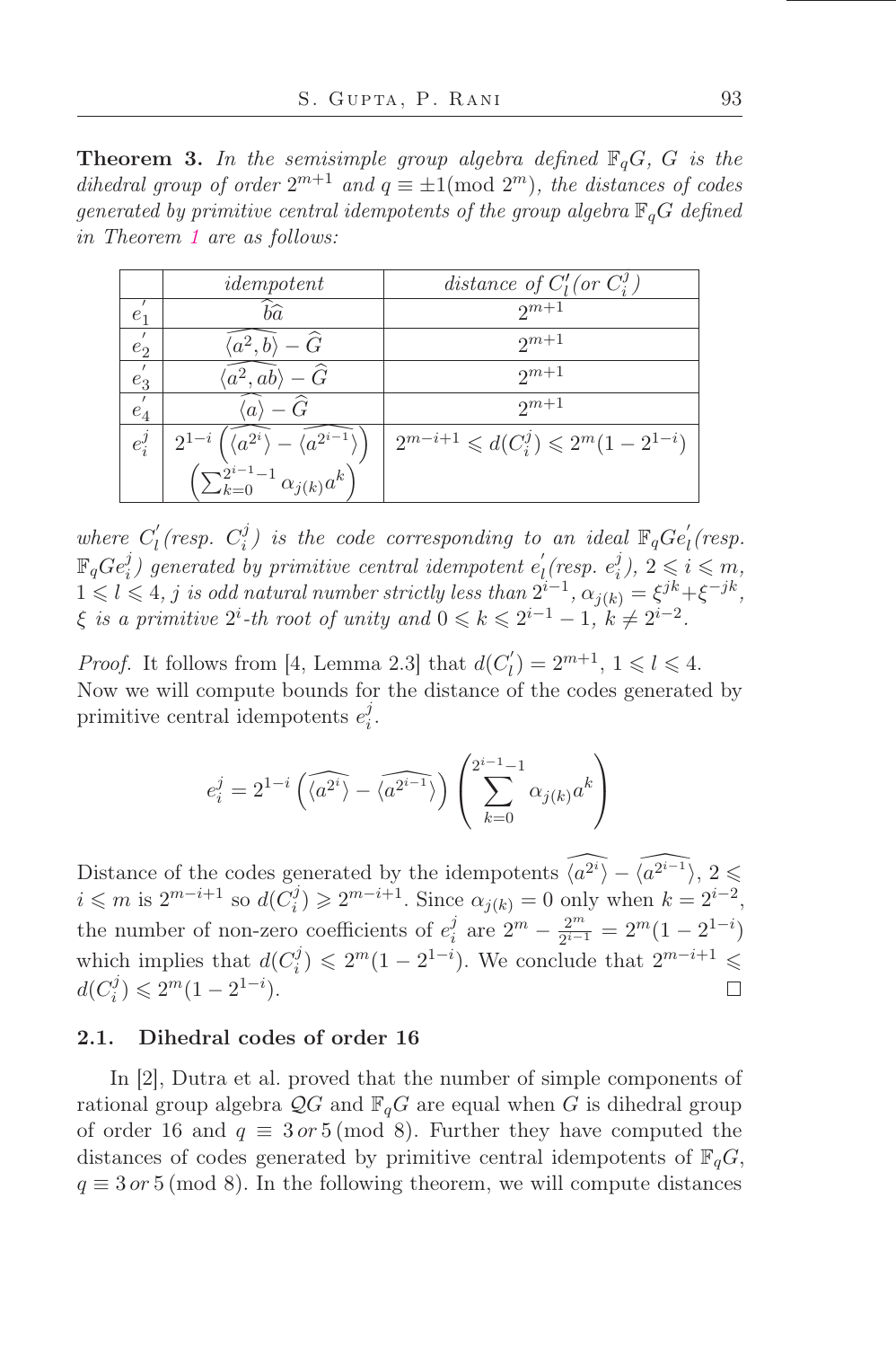of codes generated by primitive central idempotents of group algebra  $\mathbb{F}_qG$ for  $gcd(q, 16) = 1$  thus modifying the result of Dutra et al.:

**Theorem 4.** Let G be the dihedral group of order 16 and  $\mathbb{F}_q$  be a finite field *with q elements . Then the complete set of primitive central idempotents of the semisimple group algebra*  $\mathbb{F}_q$ *G and the distances of respective codes in the group algebra*  $\mathbb{F}_qG$  *are as follows:* 

| $\epsilon$                                                      | $d[(\mathbb{F}_qG)e]$             | $\epsilon$                                       | $d[(\mathbb{F}_qG)e]$       |
|-----------------------------------------------------------------|-----------------------------------|--------------------------------------------------|-----------------------------|
| $\widehat{b}\widehat{a}$                                        | 16                                | $\widehat{b}\widehat{a}$                         | 16                          |
| $\langle a^2,b\rangle-\widehat{G}$                              | 16                                | $\langle a^2,b\rangle-\hat{G}$                   | 16                          |
| $\langle a^2, a\bar{b}\rangle - \widehat{G}$                    | 16                                | $\langle a^2, a\bar{b}\rangle - \widehat{G}$     | 16                          |
| $\widehat{\langle a\rangle}-\widehat{G}$                        | 16                                | $\widehat{G}$<br>$\widehat{\langle a \rangle}$ — | 16                          |
| $\widehat{\langle a^4 \rangle} - \widehat{\langle a^2 \rangle}$ | 4                                 | $\langle a^2 \rangle$<br>$\langle a^4 \rangle$ — |                             |
| $rac{1}{8}(1-a^4)$                                              | $2 \leq d$ [ $\mathbb{F}_q G$ ]e] | $\langle e \rangle - \langle a^4 \rangle$        | $\mathcal{D}_{\mathcal{L}}$ |
| $(2 + \alpha a - \alpha a^3)$                                   | $\leqslant 6$                     |                                                  |                             |
| $rac{1}{8}(1-\overline{a^4})$                                   | $2 \leq d[(\mathbb{F}_qG)e]$      |                                                  |                             |
| $(2 - \alpha a + \alpha a^3)$                                   | $\leq 6$                          |                                                  |                             |

 $q \equiv 1 \text{ or } 7 \pmod{8}, \qquad q \equiv 3 \text{ or } 5 \pmod{8}$ 

*where*  $\alpha^2 = 2$ *.* 

# 3. Non central codes

Now we turn our attention towards certain non central codes that will give us codes of higher minimum distance than the codes generated by central ones. In [4], Assuena and Milies computed some non central idempotents with the help of central ones of the semisimple group algebra  $\mathbb{F}_q G$ , where G is split metacyclic group of order  $p^m l^n$ , p and l distinct odd primes and also for dihedral group of order  $2p^m$ ,  $p$  odd. In continuation of the work done in [4], we will construct certain non central dihedral codes that will give us higher minimum distance than the distance of central codes obtained in Theorems [2](#page-5-1) and [3.](#page-6-0)

Let G be the dihedral group of order  $2^{m+1}$  given by presentation [\(1\)](#page-1-0),  $q \equiv 3 \text{ or } 5 \pmod{8}$  and  $e_i = \widehat{\langle a^{2i} \rangle} - \widehat{\langle a^{2i-1} \rangle}$ ,  $2 \leq i \leq m$  be as in Theorem [2.](#page-5-1) It is easy to see that  $\hat{b}e_i$  and  $(1 - \hat{b})e_i$  are non central idempotens of  $\mathbb{F}_qG$ .

**Theorem 5.** With the notations above,  $(\mathbb{F}_q G) \hat{b} e_i$  and  $(\mathbb{F}_q G) (1 - \hat{b}) e_i$  are *isomorphic to abelian codes as vector spaces.*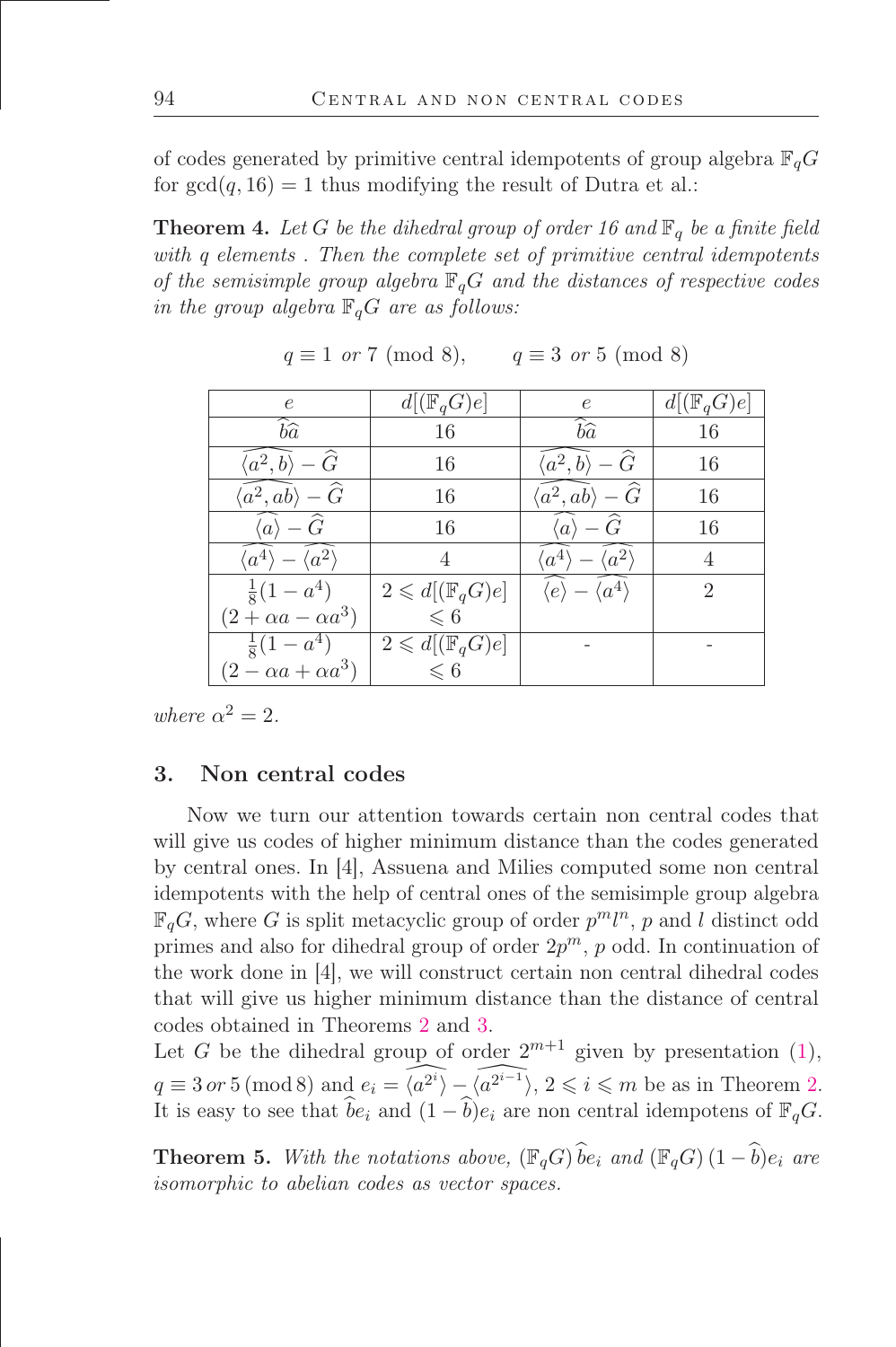*Proof.* Consider an abelian group  $C = C_{2m} \times C_2$ , where  $C_{2m} = \langle u \rangle$  is a cyclic group of order  $2^m$  and  $C_2 = \langle v \rangle$  of order 2. Denote by  $k_i = \langle u^{2^i} \rangle$  –  $\langle u^{2^{i-1}} \rangle, 2 \leq i \leq m$ . Consider a map  $\Lambda : G \to C$ , where  $\Lambda(a^i b^j) = u^i v^j$ . It follows directly from the definition of  $\Lambda$  that  $\Lambda(e_i) = k_i$ . We claim that

$$
\Lambda(gbe_i) = \Lambda(g)\hat{v}k_i \quad \forall \ g \in G.
$$

If g is of the form  $a^r$ ,  $1 \leqslant r \leqslant 2^m$ ,

$$
\Lambda(g\widehat{b}e_i) = \Lambda(a^r\widehat{b}e_i) = \frac{1}{2} \left[ \Lambda(a^r e_i) + \Lambda(a^r b e_i) \right] = \frac{1}{2} \left[ \Lambda(a^r e_i) + \Lambda(a^r e_i b) \right]
$$

$$
= \frac{1}{2} \left[ u^r k_i + u^r v k_i \right] = u^r \widehat{v} k_i = \Lambda(g) \widehat{b} e_i
$$

If g is of the form  $a^rb$ ,  $1 \leq r \leq 2^m$ ,

$$
\Lambda(a^r \hat{b} \hat{b} e_i) = \Lambda(a^r \hat{b} e_i) = \Lambda(g) \hat{b} e_i
$$

and

$$
\Lambda(g(1-\widehat{b})e_i) = \Lambda(ge_i) - \Lambda(g\widehat{b}e_i) = \Lambda(g)k_i - \Lambda(g)\widehat{v}k_i = \Lambda(g)(1-\widehat{v})
$$

This completes the proof.

Now we will construct more non central idempotents of dihedral group algebra with the help of central ones.

**Theorem 6.** Let G be the dihedral group of order  $2^{m+1}$ ,  $m \geq 3$  given *by presentation* [\(1\)](#page-1-0) and  $\mathbb{F}_q$  *be finite field with* q *elements. Then*  $\hat{x}_k e$  *are non central idempotents of semisimple group algebra*  $\mathbb{F}_q G$  where  $x_k = a^k b$ ,  $0 \leq k \leq 2^m - 1$  and e is a primitive central idempotent of  $\mathbb{F}_qG$ .

| $\widehat{x}_k e$     | $d[(\mathbb{F}_qG)\hat{x}_ke]$                                                            |
|-----------------------|-------------------------------------------------------------------------------------------|
| $\widehat{x}_k e_i$   | $2m-i+2$                                                                                  |
| $\widehat{x}_k e_i^j$ | $d[(\mathbb{F}_{q}G)e_i^j] \le d[(\mathbb{F}_{q}G)\hat{x}_ke_i^j] \le 2^{m+1}(1-2^{1-i})$ |

where  $e_i$  and  $e_i^j$ i *are deőned in Theorems [2](#page-5-1) and [3.](#page-6-0)*

*Proof.* Let  $0 \leq k \leq 2^m - 1$ .

Case I:  $q \equiv 3$  or 5 (mod 8)

$$
\widehat{x}_k e_i = \frac{1}{2^{m-i+2}} \left[ 1 - a^{2^{i-1}} + a^{2^i} - a^{3 \cdot 2^{i-1}} + \dots + a^{2^m - 2^i} - a^{2^m - 2^{i-1}} \right. \\
\left. + a^k b - a^{k+2^{i-1}} b + a^{k+2^i} b - a^{k+3 \cdot 2^{i-1}} b + \dots + a^{k+2^m - 2^i} b \right. \\
\left. - a^{k+2^m - 2^{i-1}} b \right] \\
\left. a \cdot \widehat{x}_k e_i = -\widehat{x}_k e_i \cdot a.
$$

 $\Box$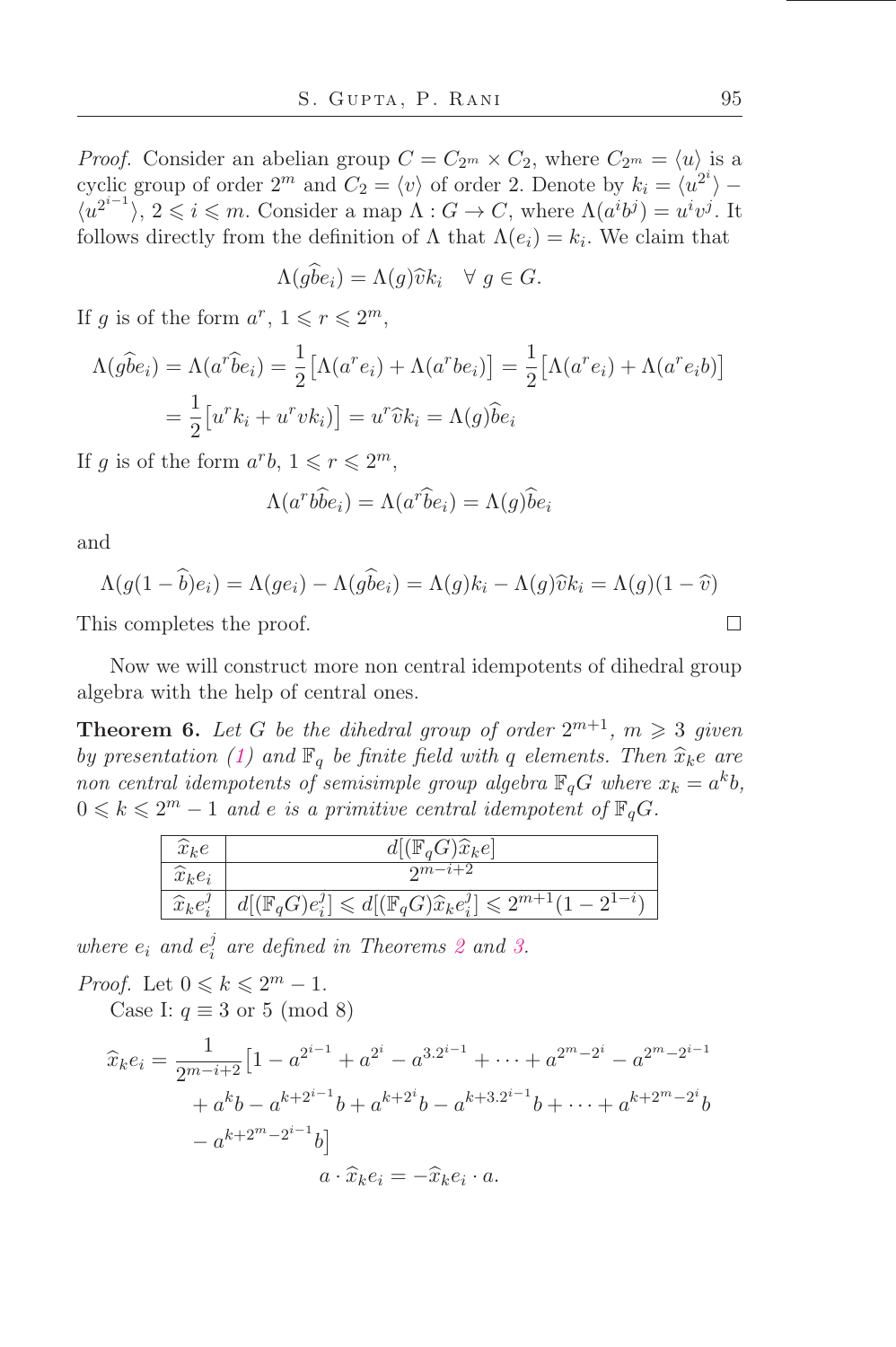Since  $\widehat{x}_k e_i$  are not commuting with a, hence  $\widehat{x}_k e_i$  are non central idempotents and  $w(\widehat{x}_k e_i) = 2^{m-i+2}$  so distance of the code is atmost  $2^{m-i+2}$ .

An arbitrary element  $\gamma \in (\mathbb{F}_q G)\hat{x}_k e_i$  is of the form  $\sum_{l=0}^{2^m-1} {\{\alpha_l a^l + \alpha_l a_l\}}$  $\beta_l a^l b$ } $\hat{x}_k e_i$  then

$$
\gamma = \frac{1}{2^{m-i+2}} \sum_{j=0}^{2^{i-1}-1} \left\{ (\alpha_j - \alpha_{j+2^{i-1}} + \alpha_{j+2,2^{i-1}} - \dots - \alpha_{j+2^{m}-2^{i-1}}) \right. \\
\left. + \beta_{j+k} - \beta_{j+k+2^{i-1}} + \beta_{j+k+2,2^{i-1}} \dots - \beta_{j+k+2^{m}-2^{i-1}}) \right\}
$$
\n
$$
(a^j - a^{j+2^{i-1}} + a^{j+2^i} - \dots + a^{j+2^m-2^i} - a^{j+2^m-2^{i-1}}) \\
+ a^{j+k}b - a^{j+k+2^{i-1}}b + a^{j+k+2^i}b - \dots + a^{j+k+2^m-2^i}b \\
- a^{j+k+2^m-2^{i-1}}b) \}
$$

where  $\alpha_l = \alpha_{l+2^m}, \beta_l = \beta_{l+2^m}.$ 

Since each coefficient is shared by  $2^{m-i+2}$  elements of the group. So distance of the code is at least  $2^{m-i+2}$ . So we conclude that distance of the code is  $2^{m-i+2}$ .

Case II:  $q \equiv \pm 1 \pmod{2^m}$ .

Note that if  $\hat{x}_k e_i^j = 0$  then  $e_i^j + x_k e_i^j = 0$ . But supp $(e_i^j)$  $\langle i \rangle \in \langle a \rangle$  and  $\text{supp}(x_k e_i^j)$  $i_j^j$ )  $\in \langle a \rangle b$ , so these elements have disjoint support. Consequently,  $\widehat{x}_k e_i^j$  $i \neq 0$  for all indices i and j mentioned above. So  $\hat{x}_k e_i^j$  $i_i^j$  are non zero and non central idempotents. Moreover  $w\left(\hat{x}_k e_i^j\right)$  $= 2^{m+1}(1-2^{1-i})$ . So i distance of the code is atmost  $2^{m+1}(1-2^{1-i})$ . Hence the result follows.  $\Box$ 

**Theorem 7.** *The elements*  $e + \hat{x}_k a(1 - \hat{x}_k)e$  *are units inside the ideals*  $(\mathbb{F}_q G)e$ , where  $x_k = a^k b$ ,  $0 \leq k \leq 2^m - 1$  and e is an idempotent defined  $\overrightarrow{in}$  *Theorems* [2](#page-5-1) and [3](#page-6-0) other than  $\overrightarrow{e}_i$  $l_l, 1 \leq l \leq 4.$ 

*Proof.* Take  $\Delta_k = e + \hat{x}_k a(1 - \hat{x}_k)e$  and  $\Delta'_k = e - \hat{x}_k a(1 - \hat{x}_k)e$ . We will prove that  $\Delta_k \Delta'_k = \Delta'_k \Delta_k = e$ .

$$
\Delta_k \Delta'_k = \{e + \widehat{x}_k a(1 - \widehat{x}_k)e\} \{e - \widehat{x}_k a(1 - \widehat{x}_k)e\}
$$
  
=  $e^2 - e\widehat{x}_k a(1 - \widehat{x}_k)e + \widehat{x}_k a(1 - \widehat{x}_k)e^2 + 0$   
=  $e - \widehat{x}_k a(1 - \widehat{x}_k)e + \widehat{x}_k a(1 - \widehat{x}_k)e$   
=  $e$ 

Similarly  $\Delta'_k \Delta_k = e$  which tells us  $\Delta'_k$  $\kappa_k$  is inverse of  $\Delta_k$ .

 $\Box$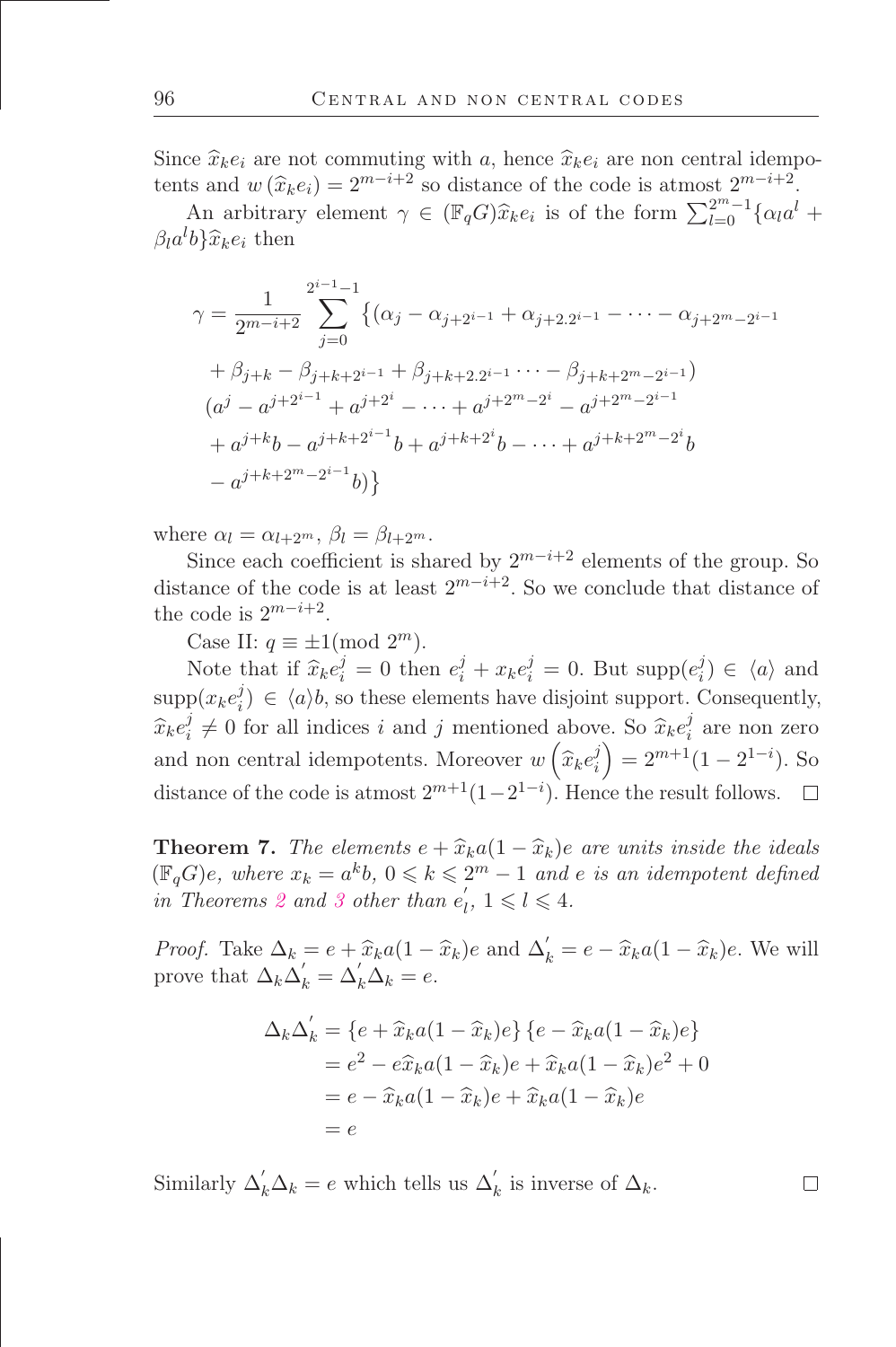It is easy to see that  $\Delta_k(\widehat{x}_k e) \Delta_k^{-1}$  and  $\Delta_k^{-1}$  $\bar{k}^{-1}(\widehat{x}_k e) \Delta_k$  are equal to  $(\widehat{x}_k \pm \widehat{x}_k a(1 - \widehat{x}_k)) e$  and these elements are non central idempotents of  $(\mathbb{F}_{q}G)e$ . The codes corresponding to idempotents  $(\widehat{x}_k \pm \widehat{x}_k a(1 - \widehat{x}_k)) e$  are better than central codes in terms of distance.

### 4. Examples

In the following examples, we will show that the distances of non central codes of dihedral groups of order 8 and 16 are better than the distances of central ones.

**Example 1.** Set  $G = \langle a, b \mid a^4 = e, b^2 = e, b^{-1}ab = a^3 \rangle$ . The primitive central idempotents of the semisimple group algebra  $\mathbb{F}_qG$  by [2, TABLE 1.1] are  $e'_1 = \widehat{b}\widehat{a}$ ,  $e'_2 = \widehat{(a^2, b)} - \widehat{G}$ ,  $e'_3 = \widehat{(a^2, ab)} - \widehat{G}$ ,  $e'_4 = \widehat{(a)} - \widehat{G}$ and  $e_1 = \frac{1}{2}$  $\frac{1}{2}[1-a^2]$ . It follows from [4, Lemma 2.3] that  $d[(\mathbb{F}_qG)e'_k]$  $[i] = 8,$  $1 \leq l \leq 4$ . For  $x_k = a^k b$ ,

| P.                  | $d[(\mathbb{F}_qG)e]$                |
|---------------------|--------------------------------------|
| $e_1$               |                                      |
| $\widehat{x}_k e_1$ |                                      |
| $f_1$               | $2 \leq d$ [ $(\mathbb{F}_q G)f_1$ ] |
| t2                  | $2 \leq d[(\mathbb{F}_qG)f_2]$       |

where  $f_1 = (\hat{x}_k + \hat{x}_k a(1 - \hat{x}_k)) e_1$  and  $f_2 = (\hat{x}_k - \hat{x}_k a(1 - \hat{x}_k)) e_1$ .

**Example 2.** Set  $G = \langle a, b | a^8 = e, b^2 = e, b^{-1}ab = a^7 \rangle$ . Case I: When  $q \equiv 1$  or 7 (mod 8).

The primitive central idempotents of the semisimple group algebra  $\mathbb{F}_q G$  by Theorem [3](#page-6-0) are  $e'_1 = \hat{b}\hat{a}$ ,  $e'_2 = \widehat{\langle a^2, b \rangle} - \hat{G}$ ,  $e'_3 = \widehat{\langle a^2, ab \rangle} - \hat{G}$ ,  $e_4' = \widehat{\langle a \rangle} - \widehat{G}$  and  $e_2^1 = \frac{1}{4}$  $\frac{1}{4}[1-a^2+a^4-a^6], e_3^1=\frac{1}{8}$  $\frac{1}{8}(1-a^4)(2+\alpha a-\alpha a^3)$ and  $e_3^3 = \frac{1}{8}$  $\frac{1}{8}(1-a^4)(2-\alpha a+\alpha a^3)$ . For  $x_k = a^k b$ ,

| $\epsilon$            | $d[(\mathbb{F}_{q}G)e]$                                                            |
|-----------------------|------------------------------------------------------------------------------------|
| $\widehat{x}_k e^1$   | $4 \leq d[(\mathbb{F}_q G)\hat{x}_k e_2^1] \leq 8$                                 |
| $\widehat{x}_k e_3^1$ | $\overline{d[(\mathbb{F}_qG)e_3^1]} \leq d[(\mathbb{F}_qG)\hat{x}_ke_3^1] \leq 12$ |
| $\widehat{x}_k e_3^3$ | $d[(\mathbb{F}_qG)e_3^3] \leq d[(\mathbb{F}_qG)\hat{x}_ke_3^3] \leq 12$            |
| $f_1$                 | $4 \leq d$ [ $(\mathbb{F}_q G)f_1$ ] $\leq 12$                                     |
| $f_2$                 | $d[(\mathbb{F}_qG)e_3^1] \leq d[(\mathbb{F}_qG)f_2]$                               |
| $f_3$                 | $\overline{d[(\mathbb{F}_qG)e_3^3]} \leq d[(\mathbb{F}_qG)f_3]$                    |

where  $f_1 = (\hat{x}_k \pm \hat{x}_k a(1 - \hat{x}_k)) e_2^1$ ,  $f_2 = (\hat{x}_k \pm \hat{x}_k a(1 - \hat{x}_k)) e_3^1$  and  $f_3 = (\hat{x}_k \pm \hat{x}_k a(1 - \hat{x}_k)) e_3^1$  $(\widehat{x}_k \pm \widehat{x}_k a(1 - \widehat{x}_k)) e_3^3.$